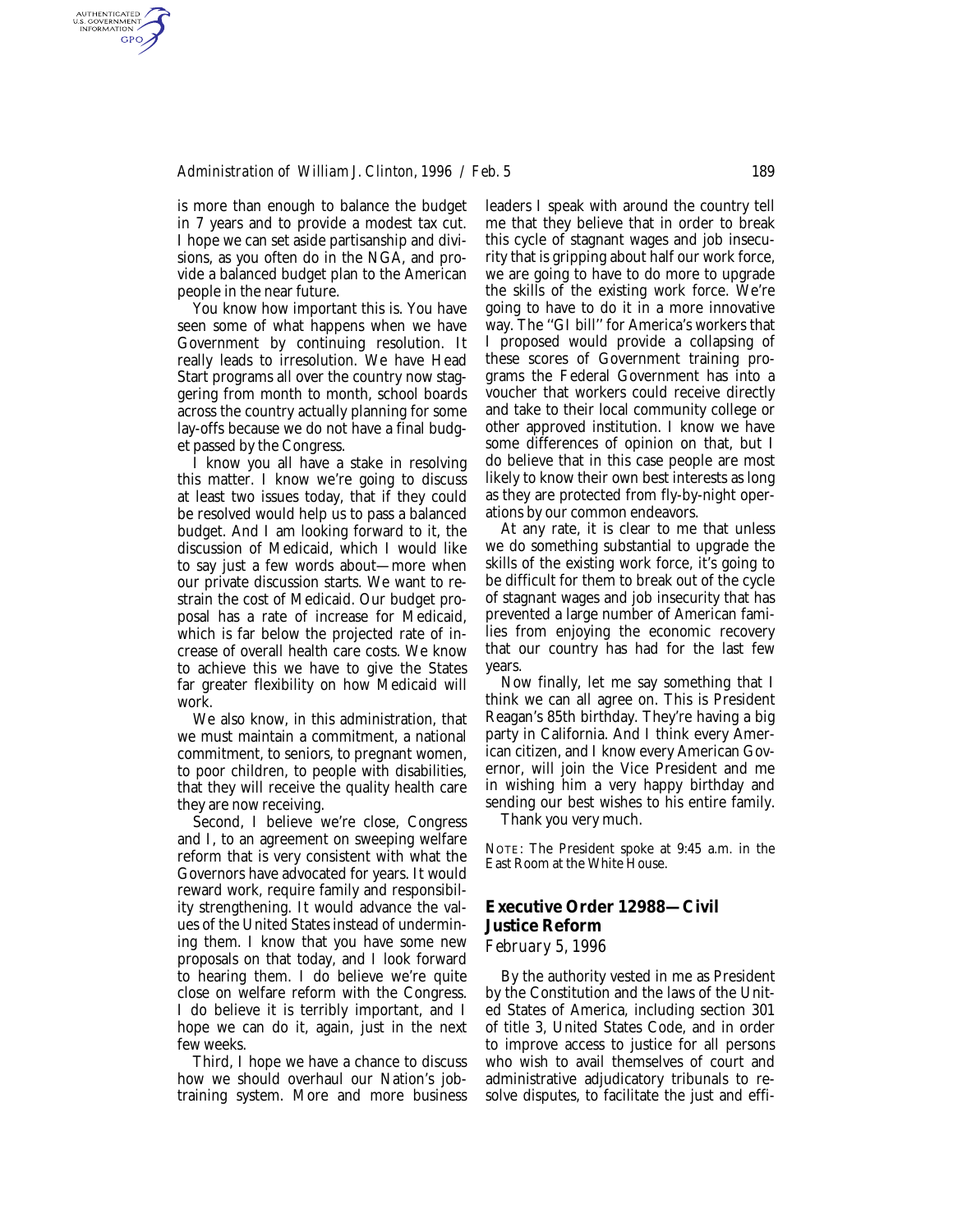cient resolution of civil claims involving the United States Government, to encourage the filing of only meritorious civil claims, to improve legislative and regulatory drafting to reduce needless litigation, to promote fair and prompt adjudication before administrative tribunals, and to provide a model for similar reforms of litigation practices in the private sector and in various states, it is hereby ordered as follows:

*Section 1. Guidelines to Promote Just and Efficient Government Civil Litigation.* To promote the just and efficient resolution of civil claims, those Federal agencies and litigation counsel that conduct or otherwise participate in civil litigation on behalf of the United States Government in Federal court shall respect and adhere to the following guidelines during the conduct of such litigation:

(a) *Pre-filing Notice of a Complaint.* No litigation counsel shall file a complaint initiating civil litigation without first making a reasonable effort to notify all disputants about the nature of the dispute and to attempt to achieve a settlement, or confirming that the referring agency that previously handled the dispute has made a reasonable effort to notify the disputants and to achieve a settlement or has used its conciliation processes.

(b) *Settlement Conferences.* As soon as practicable after ascertaining the nature of a dispute in litigation, and throughout the litigation, litigation counsel shall evaluate settlement possibilities and make reasonable efforts to settle the litigation. Such efforts shall include offering to participate in a settlement conference or moving the court for a conference pursuant to Rule 16 of the Federal Rules of Civil Procedure in an attempt to resolve the dispute without additional civil litigation.

(c) *Alternative Methods of Resolving the Dispute in Litigation.* Litigation counsel shall make reasonable attempts to resolve a dispute expeditiously and properly before proceeding to trial.

(1) Whenever feasible, claims should be resolved through informal discussions, negotiations, and settlements rather than through utilization of any formal court proceeding. Where the benefits of Alternative Dispute Resolution (''ADR'') may be derived, and

after consultation with the agency referring the matter, litigation counsel should suggest the use of an appropriate ADR technique to the parties.

(2) It is appropriate to use ADR techniques or processes to resolve claims of or against the United States or its agencies, after litigation counsel determines that the use of a particular technique is warranted in the context of a particular claim or claims, and that such use will materially contribute to the prompt, fair, and efficient resolution of the claims.

(3) To facilitate broader and effective use of informal and formal ADR methods, litigation counsel should be trained in ADR techniques.

(d) *Discovery.* To the extent practical, litigation counsel shall make every reasonable effort to streamline and expedite discovery in cases under counsel's supervision and control.

(1) *Review of Proposed Document Requests.* Each agency within the executive branch shall establish a coordinated procedure for the conduct and review of document discovery undertaken in litigation directly by that agency when that agency is litigation counsel. The procedure shall include, but is not necessarily limited to, review by a senior lawyer prior to service or filing of the request in litigation to determine that the request is not cumulative or duplicative, unreasonable, oppressive, unduly burdensome or expensive, taking into account the requirements of the litigation, the amount in controversy, the importance of the issues at stake in the litigation, and whether the documents can be obtained from some other source that is more convenient, less burdensome, or less expensive.

(2) *Discovery Motions.* Before petitioning a court to resolve a discovery motion or petitioning a court to impose sanctions for discovery abuses, litigation counsel shall attempt to resolve the dispute with opposing counsel. If litigation counsel makes a discovery motion concerning the dispute, he or she shall represent in that motion that any attempt at resolution was unsuccessful or impracticable under the circumstances.

(e) *Sanctions.* Litigation counsel shall take steps to seek sanctions against opposing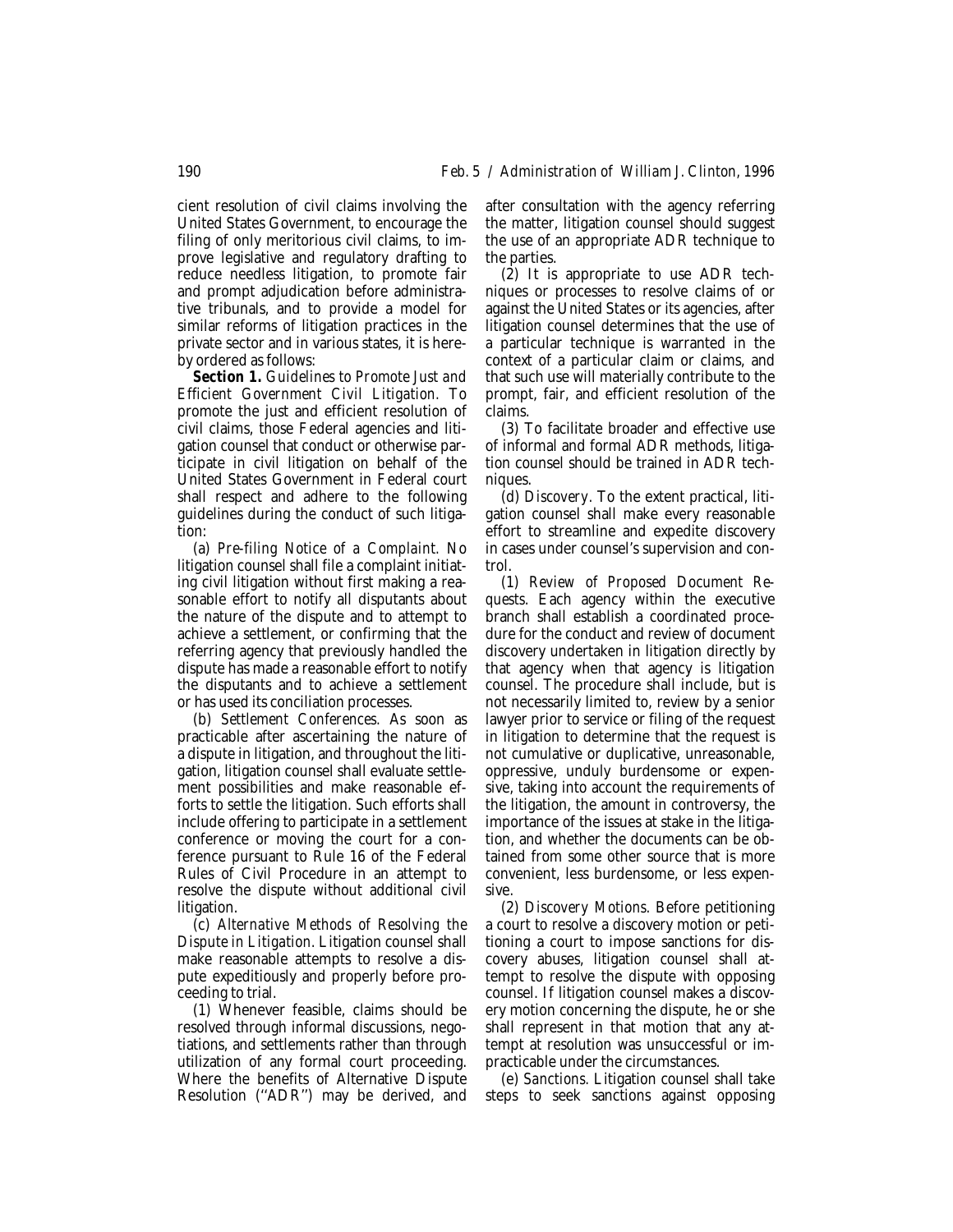counsel and opposing parties where appropriate.

(1) Litigation counsel shall evaluate filings made by opposing parties and, where appropriate, shall petition the court to impose sanctions against those responsible for abusive practices.

(2) Prior to filing a motion for sanctions, litigation counsel shall submit the motion for review to the sanctions officer, or his or her designee, within the litigation counsel's agency. Such officer or designee shall be a senior supervising attorney within the agency, and shall be licensed to practice law before a State court, courts of the District of Columbia, or courts of any territory or Commonwealth of the United States. The sanctions officer or designee shall also review motions for sanctions that are filed against litigation counsel, the United States, its agencies, or its officers.

(f) *Improved Use of Litigation Resources.* Litigation counsel shall employ efficient case management techniques and shall make reasonable efforts to expedite civil litigation in cases under that counsel's supervision and control. This includes but is not limited to:

(1) making reasonable efforts to negotiate with other parties about, and stipulate to, facts that are not in dispute;

(2) reviewing and revising pleadings and other filings to ensure that they are accurate and that they reflect a narrowing of issues, if any, that has resulted from discovery;

(3) requesting early trial dates where practicable;

(4) moving for summary judgment in every case where the movant would be likely to prevail, or where the motion is likely to narrow the issues to be tried; and

(5) reviewing and revising pleadings and other filings to ensure that unmeritorious threshold defenses and jurisdictional arguments, resulting in unnecessary delay, are not raised.

*Sec. 2. Government Pro Bono and Volunteer Service.* All Federal agencies should develop appropriate programs to encourage and facilitate pro bono legal and other volunteer service by government employees to be performed on their own time, including attorneys, as permitted by statute, regulation, or other rule or guideline.

*Sec. 3. Principles to Enact Legislation and Promulgate Regulations Which Do Not Unduly Burden the Federal Court System.*

(a) *General Duty to Review Legislation and Regulations.* Within current budgetary constraints and existing executive branch coordination mechanisms and procedures established in OMB Circular A–19 and Executive Order No. 12866, each agency promulgating new regulations, reviewing existing regulations, developing legislative proposals concerning regulations, and developing new legislation shall adhere to the following requirements:

(1) The agency's proposed legislation and regulations shall be reviewed by the agency to eliminate drafting errors and ambiguity;

(2) The agency's proposed legislation and regulations shall be written to minimize litigation; and

(3) The agency's proposed legislation and regulations shall provide a clear legal standard for affected conduct rather than a general standard, and shall promote simplification and burden reduction.

(b) *Specific Issues for Review.* In conducting the reviews required by subsection (a), each agency formulating proposed legislation and regulations shall make every reasonable effort to ensure:

(1) that the legislation, as appropriate—

(A) specifies whether all causes of action arising under the law are subject to statutes of limitations;

(B) specifies in clear language the preemptive effect, if any, to be given to the law;

(C) specifies in clear language the effect on existing Federal law, if any, including all provisions repealed, circumscribed, displaced, impaired, or modified;

(D) provides a clear legal standard for affected conduct;

(E) specifies whether private arbitration and other forms of private dispute resolution are appropriate under enforcement and relief provisions; subject to constitutional requirements;

(F) specifies whether the provisions of the law are severable if one or more of them is found to be unconstitutional;

(G) specifies in clear language the retroactive effect, if any, to be given to the law;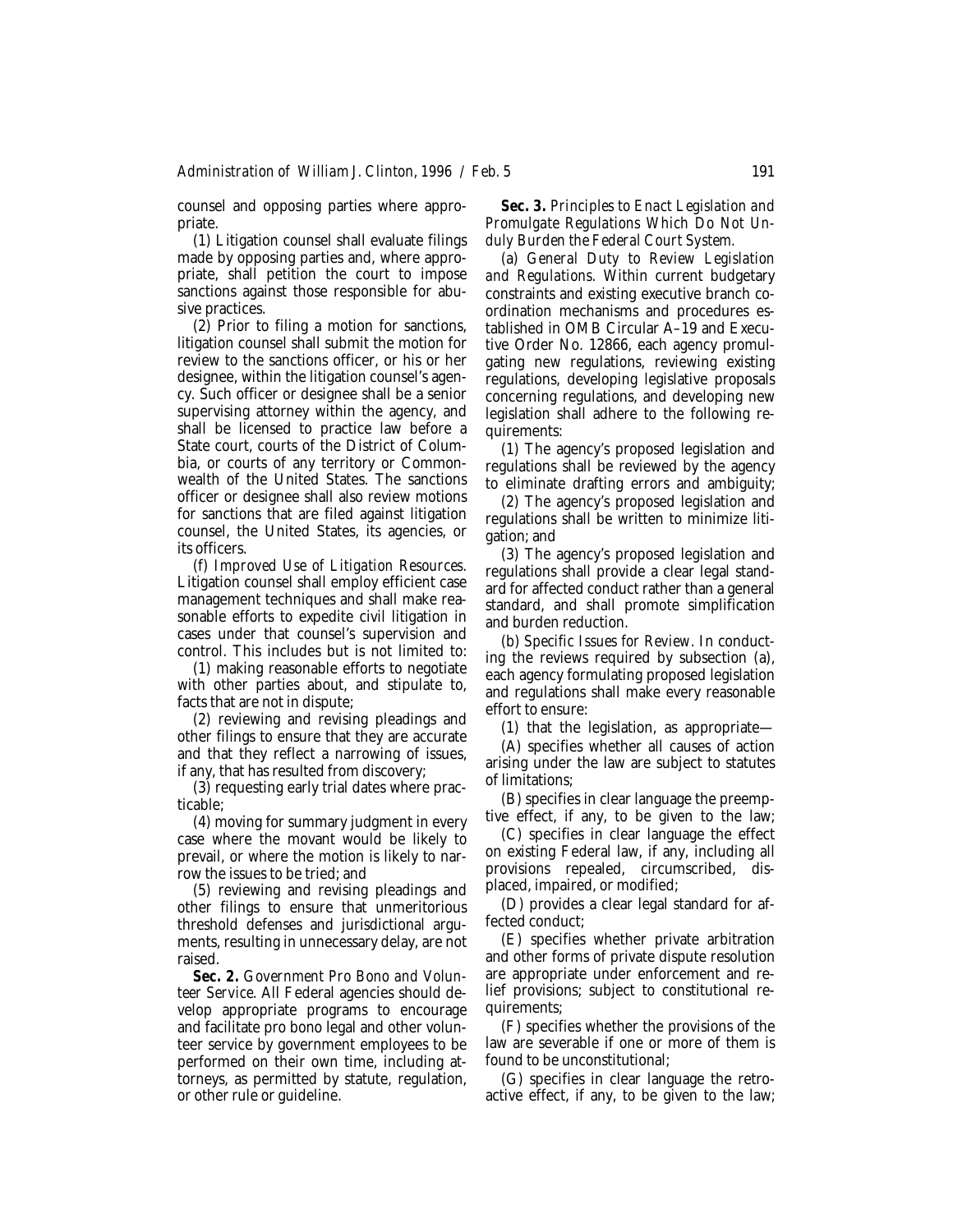(H) specifies in clear language the applicable burdens of proof;

(I) specifies in clear language whether it grants private parties a right to sue and, if so, the relief available and the conditions and terms for authorized awards of attorney's fees, if any;

(J) specifies whether State courts have jurisdiction under the law and, if so, whether and under what conditions an action would be removable to Federal court;

(K) specifies whether administrative proceedings are to be required before parties may file suit in court and, if so, describes those proceedings and requires the exhaustion of administrative remedies;

(L) sets forth the standards governing the assertion of personal jurisdiction, if any;

(M) defines key statutory terms, either explicitly or by reference to other statutes that explicitly define those terms;

(N) specifies whether the legislation applies to the Federal Government or its agencies;

(O) specifies whether the legislation applies to States, territories, the District of Columbia, and the Commonwealths of Puerto Rico and of the Northern Mariana Islands;

(P) specifies what remedies are available such as money damages, civil penalties, injunctive relief, and attorney's fees; and

(Q) addresses other important issues affecting clarity and general draftsmanship of legislation set forth by the Attorney General, with the concurrence of the Director of the Office of Management and Budget (''OMB'') and after consultation with affected agencies, that are determined to be in accordance with the purposes of this order.

(2) that the regulation, as appropriate—

(A) specifies in clear language the preemptive effect, if any, to be given to the regulation;

(B) specifies in clear language the effect on existing Federal law or regulation, if any, including all provisions repealed, circumscribed, displaced, impaired, or modified;

(C) provides a clear legal standard for affected conduct rather than a general standard, while promoting simplification and burden reduction;

(D) specifies in clear language the retroactive effect, if any, to be given to the regulation;

(E) specifies whether administrative proceedings are to be required before parties may file suit in court and, if so, describes those proceedings and requires the exhaustion of administrative remedies;

(F) defines key terms, either explicitly or by reference to other regulations or statutes that explicitly define those items; and

(G) addresses other important issues affecting clarity and general draftsmanship of regulations set forth by the Attorney General, with the concurrence of the Director of OMB and after consultation with affected agencies, that are determined to be in accordance with the purposes of this order.

(c) *Agency Review.* The agencies shall review such draft legislation or regulation to determine that either the draft legislation or regulation meets the applicable standards provided in subsections (a) and (b) of this section, or it is unreasonable to require the particular piece of draft legislation or regulation to meet one or more of those standards.

*Sec. 4. Principles to Promote Just and Efficient Administrative Adjudications.*

(a) *Implementation of Administrative Conference Recommendations.* In order to promote just and efficient resolution of disputes, an agency that adjudicates administrative claims shall, to the extent reasonable and practicable, and when not in conflict with other sections of this order, implement the recommendations of the Administrative Conference of the United States, entitled ''Case Management as a Tool for Improving Agency Adjudication,'' as contained in 1 C.F.R. 305.86–7 (1991).

(b) *Improvements in Administrative Adjudication.* All Federal agencies should review their administrative adjudicatory processes and develop specific procedures to reduce delay in decision-making, to facilitate selfrepresentation where appropriate, to expand non-lawyer counseling and representation where appropriate, and to invest maximum discretion in fact-finding officers to encourage appropriate settlement of claims as early as possible.

(c) *Bias.* All Federal agencies should review their administrative adjudicatory proc-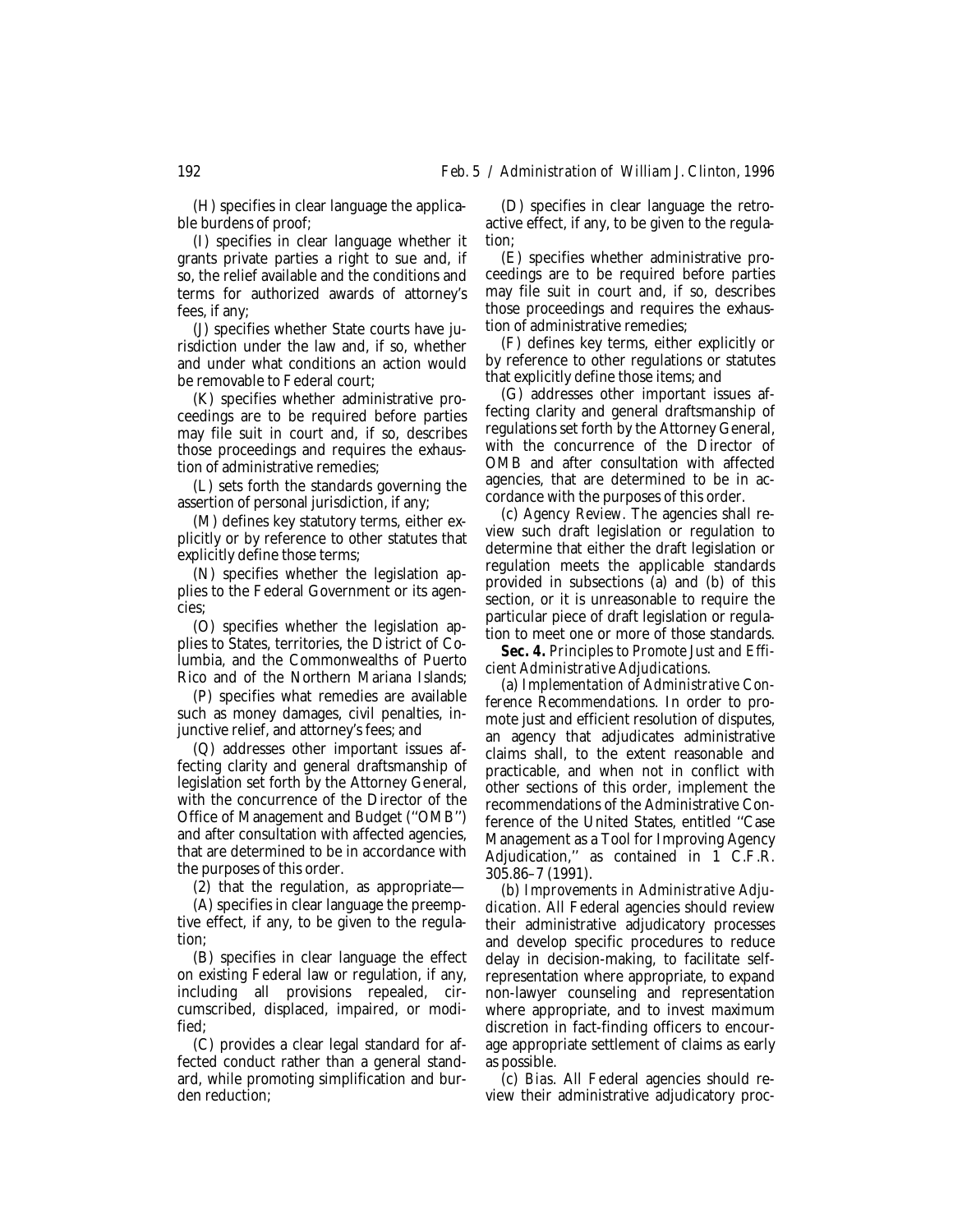esses to identify any type of bias on the part of the decision-makers that results in an injustice to persons who appear before administrative adjudicatory tribunals; regularly train all fact-finders, administrative law judges, and other decision-makers to eliminate such bias; and establish appropriate mechanisms to receive and resolve complaints of such bias from persons who appear before administrative adjudicatory tribunals.

(d) *Public Education.* All Federal agencies should develop effective and simple methods, including the use of electronic technology, to educate the public about its claims/benefits policies and procedures.

*Sec. 5. Coordination by the Department of Justice.*

(a) The Attorney General shall coordinate efforts by Federal agencies to implement sections 1, 2 and 4 of this order.

(b) To implement the principles and purposes announced by this order, the Attorney General is authorized to issue guidelines implementing sections 1 and 4 of this order for the Department of Justice. Such guidelines shall serve as models for internal guidelines that may be issued by other agencies pursuant to this order.

*Sec. 6. Definitions.* For purposes of this order:

(a) The term ''agency'' shall be defined as that term is defined in section 105 of title 5, United States Code.

(b) The term ''litigation counsel'' shall be defined as the trial counsel or the office in which such trial counsel is employed, such as the United States Attorney's Office for the district in which the litigation is pending or a litigating division of the Department of Justice. Special Assistant United States Attorneys are included within this definition. Those agencies authorized by law to represent themselves in court without assistance from the Department of Justice are also included in this definition, as are private counsel hired by any Federal agency to conduct litigation on behalf of the agency or the United States.

*Sec. 7. No Private Rights Created.* This order is intended only to improve the internal management of the executive branch in resolving disputes, conducting litigation in a reasonable and just manner, and reviewing legislation and regulations. This order shall not be construed as creating any right or benefit, substantive or procedural, enforceable at law or in equity by a party against the United States, its agencies, its officers, or any other person. This order shall not be construed to create any right to judicial review involving the compliance or noncompliance of the United States, its agencies, its officers, or any other person with this order. Nothing in this order shall be construed to obligate the United States to accept a particular settlement or resolution of a dispute, to alter its standards for accepting settlements, to forego seeking a consent decree or other relief, or to alter any existing delegation of settlement or litigating authority.

*Sec. 8. Scope.*

(a) *No Applicability to Criminal Matters or Proceedings in Foreign Courts.* This order is applicable to civil matters only. It is not intended to affect criminal matters, including enforcement of criminal fines or judgments of criminal forfeiture. This order does not apply to litigation brought by or against the United States in foreign courts or tribunals.

(b) *Application of Notice Provision.* Notice pursuant to subsection (a) of section 1 is not required (1) in any action to seize or forfeit assets subject to forfeiture or in any action to seize property; (2) in any bankruptcy, insolvency, conservatorship, receivership, or liquidation proceeding; (3) when the assets that are the subject of the action or that would satisfy the judgment are subject to flight, dissipation, or destruction; (4) when the defendant is subject to flight; (5) when, as determined by litigation counsel, exigent circumstances make providing such notice impracticable or such notice would otherwise defeat the purpose of the litigation, such as in actions seeking temporary restraining orders or preliminary injunctive relief; or (6) in those limited classes of cases where the Attorney General determines that providing such notice would defeat the purpose of the litigation.

(c) *Additional Guidance as to Scope.* The Attorney General shall have the authority to issue further guidance as to the scope of this order, except section 3, consistent with the purposes of this order.